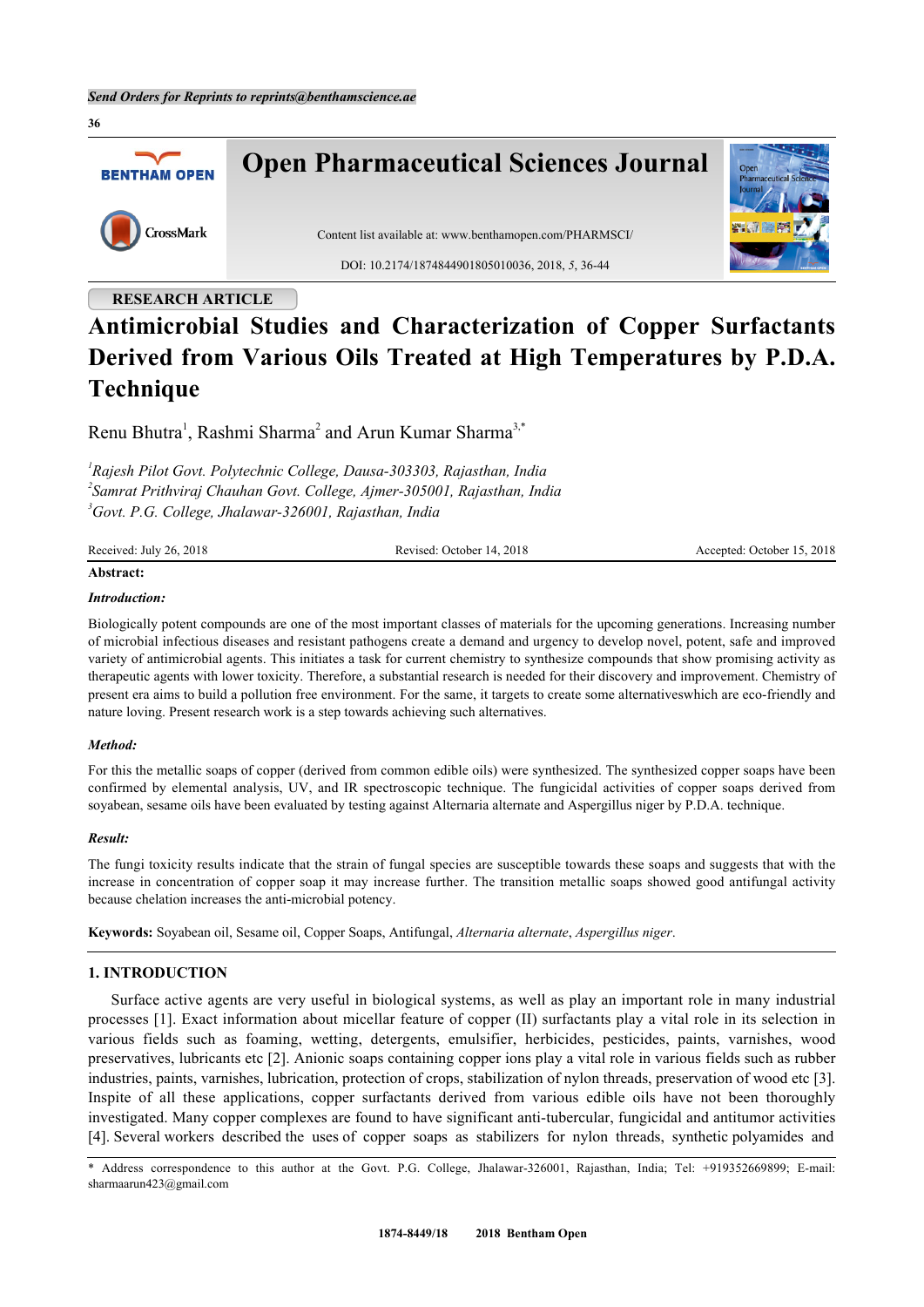polyesters [\[5,](#page-7-4) [6\]](#page-7-5). The protection of fabrics, nets, cordage etc from fungi and decay by impregnating them in ammonical solution of copper soaps was described by several workers [\[7](#page-7-6), [8](#page-7-7)]. The effectiveness of copper soaps as fungicides, bactericides, insecticides and herbicides were also studied. Recent development in metallic soaps preservation shows that zinc and copper napthanates, exhibiting no specific fungal weakness, can be used to prevent attack by wood boring insects the use of copper soaps as driers for the preparation of paints, varnishes and other protective coating. It was observed that the addition of copper soaps to fuel oil reduces the smoke and fumes of burning oil [[9\]](#page-7-8). The use of copper linoleate as heavy-duty wood preservative and many other biological activities of copper metal containing surfactants have also been studied [\[10\]](#page-7-9). These facts led us to synthesize copper soaps of sesame and soyabean oils (Fresh and treated at high temperature at different times) and fungicidal activities was planned to study for exploring their applications.

## **2. EXPERIMENTAL**

## **2.1. Synthesis**

Soyabean and sesame oils are easily available in India and chosen for the investigation. Their compositions are recorded in Table **[1](#page-1-0)**. Three samples of each oil have been prepared as fresh (untreated), treated oil at high temperature for 15 minutes and for 60 minutes. Copper soaps were prepared by Direct Metathesis process as earlier reported [[11](#page-8-0)] and characterization was done by using elemental analysis, UV, IR methods.

<span id="page-1-0"></span>

|  | Table 1. Composition of fatty acid in oils used for copper soap synthesis. |  |
|--|----------------------------------------------------------------------------|--|
|  |                                                                            |  |

| Name of oil  |                | % Fatty Acids |      |                |      |                    |  |  |  |
|--------------|----------------|---------------|------|----------------|------|--------------------|--|--|--|
|              | 16:0           | 18:0          | 18:1 | 18:2           | 18:3 | <b>Other Acids</b> |  |  |  |
| Sesame Oil   |                |               | 40   | 4 <sub>1</sub> |      |                    |  |  |  |
| Sovabean Oil | $\overline{1}$ |               | 24   | ◡              |      | -                  |  |  |  |

These soaps are abbreviated as follows:

- A. From untreated oils
	- 1 Copper soap of soyabean oil CSo
	- 2 Copper soap of sesame oil CSe
- B. From treated oils for 15 minutes
	- 1 Copper soap of soyabean oil  $CSo<sub>15</sub>$
	- 2 Copper soap of sesame oil  $CSe<sub>15</sub>$
- C. From treated oils for 60 minutes
	- 1 Copper soap of soyabean oil  $CSo_{60}$
	- 2 Copper soap of sesame oil  $CSe_{60}$

## **2.2. Determination of Molecular Weight of Copper Soaps**

Molecular weights of Cu (II) soaps are determined from S.E [[12](#page-8-1)]. The values of saponification value and molecular weights are recorded in Table **[2](#page-1-1)**.

#### <span id="page-1-1"></span>**Table 2. Various data of copper soaps derived from untreated and treated oils.**

| <b>Name of Copper Soap</b> | Color | <b>M.P.</b>           | Yield % |       | Metal %    | S.V.   | S.E.   | Av. Mol. Wt. |
|----------------------------|-------|-----------------------|---------|-------|------------|--------|--------|--------------|
|                            |       | $({}^{\circ}{\rm C})$ |         | Found | Calculated |        |        |              |
| CSe                        | Green | 104                   | 71      | 10.05 | 9.870      | 191.70 | 292.64 | 646.78       |
| CS0                        | Green | 108                   | 70      | 10.80 | 10.303     | 194.90 | 287.83 | 637.17       |
| CSe <sub>15</sub>          | Green | 97                    | 73      | 13.01 | 13.174     | 252.40 | 222.26 | 506.02       |
| $CSo_{15}$                 | Green | 101                   | 72      | 15.98 | 16.116     | 336.60 | 166.66 | 394.82       |
| CSe <sub>60</sub>          | Green | 80                    | 75      | 20.15 | 20.352     | 448.00 | 125.22 | 311.94       |
| $CSo_{60}$                 | Green | 70                    | 77      | 10.52 | 10.672     | 210.38 | 266.66 | 594.82       |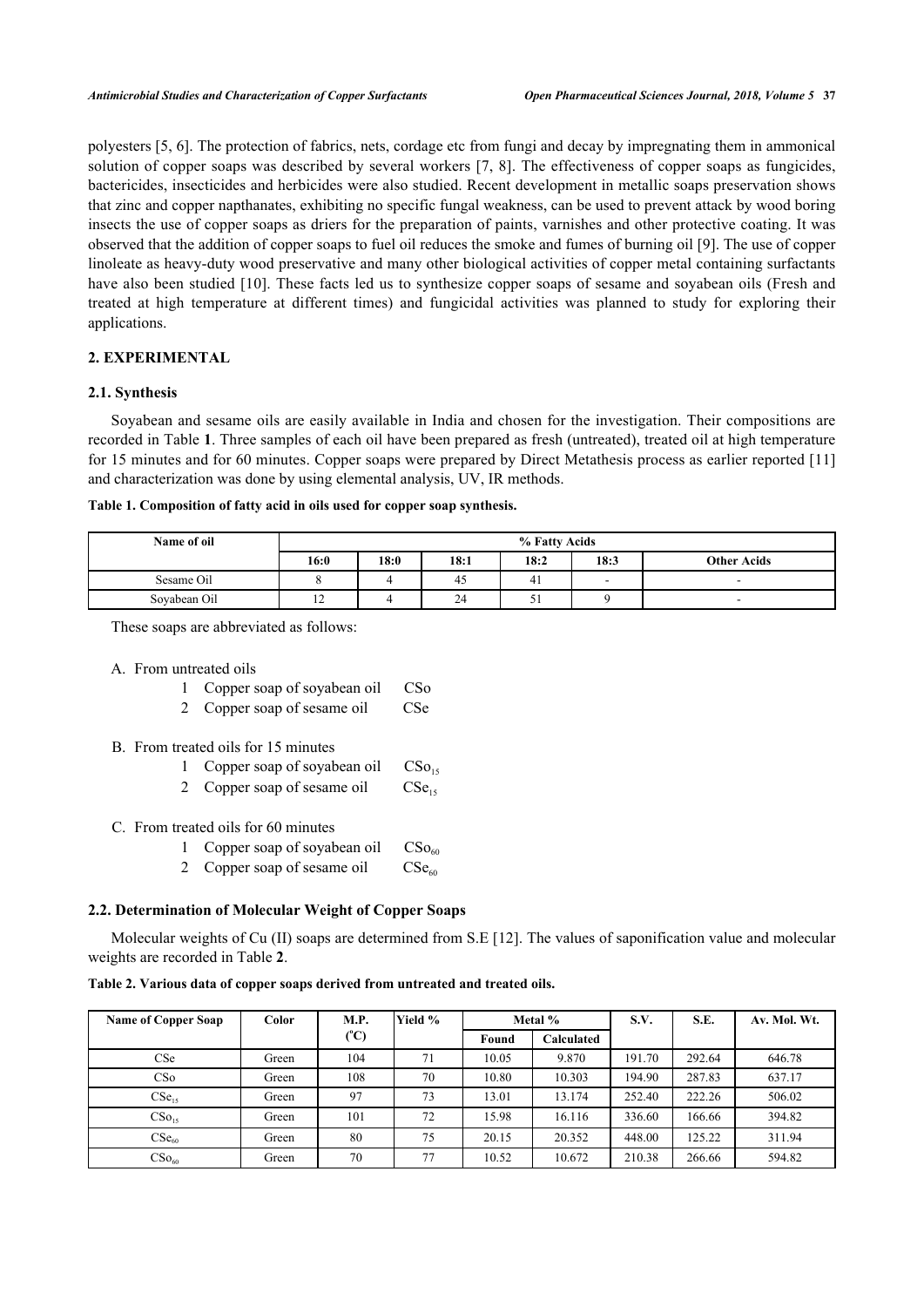$$
S.E = 56100/S.V
$$
 (1)

## **2.3. Reactions During Heating the Oils**

## *2.3.1. Autoxidation*

Literature independently suggested that the first reaction was between molecular oxygen and an ethylene bond with formation of peroxide which like hydrogen peroxide, was capable of oxidizing other compounds. It is further suggested that the initially formed peroxide changes by intra-molecular rearrangement to a tautomericenediol- ketohydroxide system. It is believed that the moloxide was the primary product of reaction and this rearranged to the peroxide and confirmed that the primary product of autoxidation of non-conjugated unsaturated acids or esters are hydroperoxides in which the double bond remains intact [[13\]](#page-8-2).

#### *2.3.2. Thermal polymerization*

When the esters of di and tri ethenoid acids are heated above  $200^{\circ}$ C, they undergo certain changes. It is confirmed from literature that thermal polymerization of non-conjugated and conjugated octadecadienoates have concluded that the first step in the polymerization of the non-conjugateddienes is isomerization to the conjugated esters and that after configurational change to the trans -trans diene, this enters into diels alder condensation with conjugated or nonconjugateddiene, preferably the latter since this is present in greater proportions [[14](#page-8-3)]. As a result, average molecular weight of oil changes after heating. This fact is supported by several workers that the deterioration during frying is higher in the oils containing higher polyunsaturated fatty acids.

## **3. CHARACTERIZATION**

#### **3.1. Electronic Absorption Spectra**

In order to confirm the formation of copper soaps derived from groundnut oil, the electronic absorption spectra was recorded on a Perkin-Elmer-Lambda-28 spectrophotometer.

#### **3.2. Infrared Spectral Analysis**

To study the structure of copper soaps derived from oils, the infrared spectra of these compounds in the present study were recorded in KBr disc by making use of Perkin Elmer infrared spectrometer. The IR absorption peaks are given in Table **[3](#page-2-0)**.

| <b>Assignments</b>                                            | <b>CSe</b> | CS <sub>o</sub> | $CSe_{15}$ | CS <sub>0.5</sub> | CSe <sub>60</sub> | $CS_{\mathbf{0}_{60}}$ |
|---------------------------------------------------------------|------------|-----------------|------------|-------------------|-------------------|------------------------|
| CH <sub>3</sub> and CH <sub>2</sub> , C-H Antisym. Stretching | 2975-2953  | 2975-2960       | 2970       | 2627              | 2920              | 2926                   |
| CH <sub>3</sub> and CH <sub>2</sub> , C-H Sym. Stretching     | 2855-2840  | 2850-2840       | 2860       | 2855              | 2850              | 2854                   |
| COO, C-O Antisym. Stretching                                  | 1590       | 1580            | 1595       | 1590              | 1590              | 1590                   |
| CH <sub>2</sub> Deformation                                   | 1465       | 1465            | 1460       | 1460              | 1465              | 1461                   |
| COO, C-O Sym. Stretching.                                     | 1375       | 1385            | 1390       | 1418              | 1415              | 1417                   |
| CH <sub>2</sub> Twisting and Wagging                          | 1310       | 1310            | 1320       | 1315              | 1320              | 1315                   |
| CH <sub>3</sub> Rocking                                       | 1170       | 1150            | 1172       | 169               | 1170              | 1173                   |
| CH <sub>2</sub> , Rocking                                     | 730        | 725             | 725        | 723               | 720               | 723                    |
| M-O Stretching                                                | 670        | 669             | 670        | 669               | 665               | 669                    |

<span id="page-2-0"></span>**Table 3. IR absorption spectral frequencies of copper soaps derived from untreated and treated oils.**

#### **3.3. Fungicidal Activities**

The fungicidal analysis procedure follows below steps as suggested by Booth and Hawks worth as follows:

#### *3.3.1. Sterilization of Glassware's*

For biological activity the glassware were thoroughly washed and cleaned with chromic acid, followed by washed with distilled water and keep them in hot air oven at 160  $^{\circ}$ C for 24 h. All operations concerning inoculation are done in a completely sterilized chamber.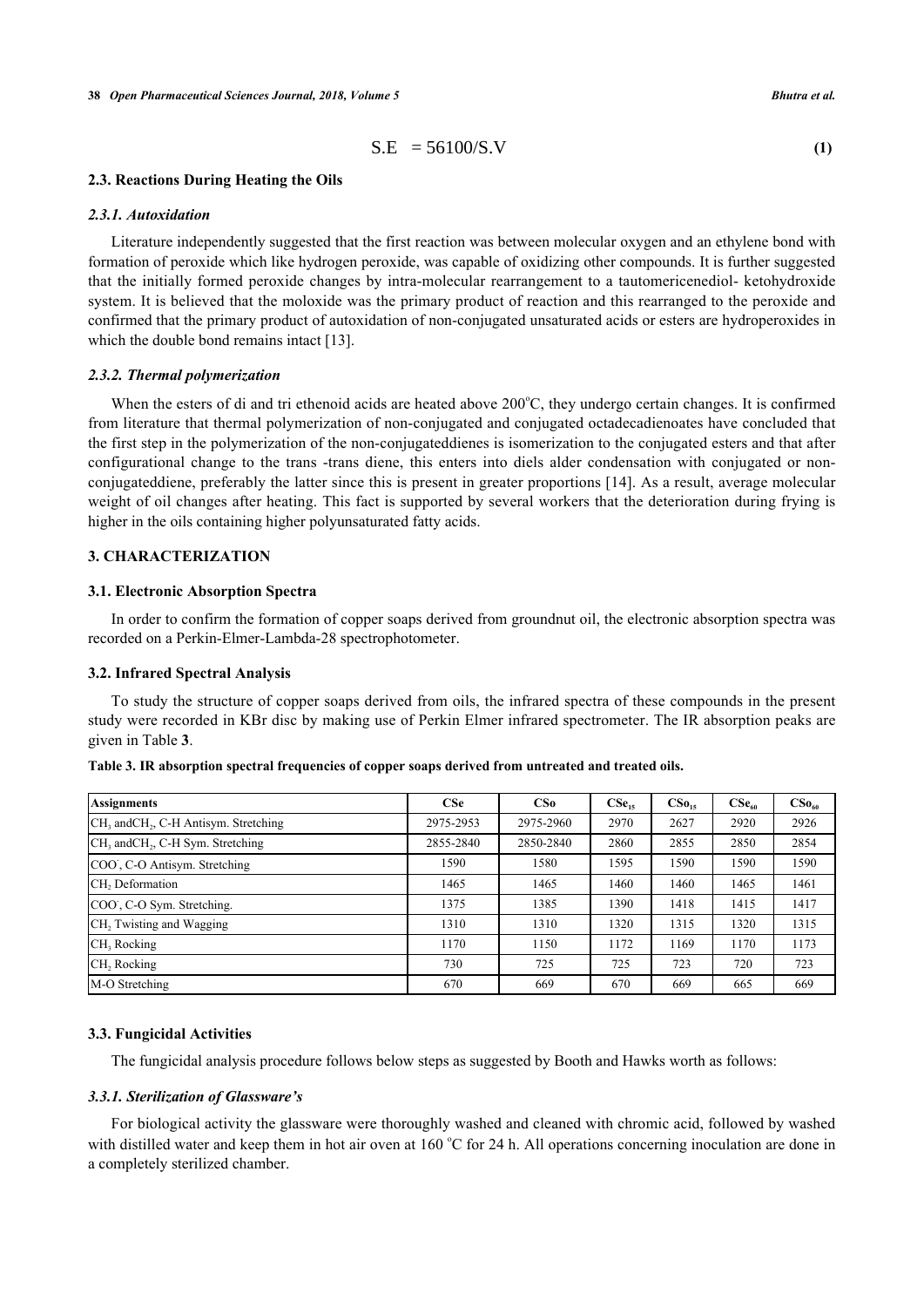## *3.3.2. Inoculation*

The artificial induction of micro-organism into a medium is called inoculation. The latter is the most fundamental technique for studying the growth characteristics of micro-organisms and for transfer and maintenance of culture under aseptic condition.

#### *3.3.3. Preparation of Slant*

Agar slants were prepared to inoculate microbial culture. To prepare agar slant, a required number of culture tubes were taken and about 12 to 15 ml of liquefied agar medium was poured in each of them. The tubes were now cottonplugged and sterilized in an autoclave. After the sterilization was over, the tubes were taken out and were placed in slanting (stopping) position for sometimes, the tubes got cooled and the medium in them was solidified resulting in a sloppy surface.

## *3.3.4. Culture Media Used*

In preparing a Culture medium for any micro-organism, the primary goal is to provide a balanced mixture of the nutrient that will permit good growth. Additionally, the culturing of micro-organisms requires Careful Control of various environmental factors which normally are maintained within narrow culture media.

#### *3.3.5. Preparation of PDA*

Potato Dextrose Agar (PDA) and Potato Dextrose Broth (PDB) are common microbiological media from potato infusion and dextrose (corn sugar) it was prepared by earlier reported method [\[15](#page-8-4)].

## *3.3.6. Preparation of Sample Solutions*

The calculated amount of the copper surfactants derived from sesame and soyabean were weighed in a standard flask and  $10<sup>3</sup>$  and  $10<sup>4</sup>$  ppm concentration of solutions prepared by serial dilution method.

### **3.4. Test Organism**

The test organism was *Alternaria alternate,* and *Aspergillus niger* which was cultured and isolated from its natural habitat and identified morphologically .

## **3.5. Fungicidal Testing**

The fungicidal testing procedure was exactly same as reported by Sharma *et al.* [[16\]](#page-8-5).

The data were statistically analyzed according to the following formula [[17\]](#page-8-6).

$$
\% Inhibition = C - T / C \times 100 \tag{2}
$$

(% Inhibition)

C- Total area of fungal colony in plat without copper surfactants after 2 days.

T- Total area of fungal colony in plate with copper surfactants after 2 days.

#### **4. RESULTS AND DISCUSSION**

#### **4.1. Electronic Absorption Spectra**

The spectra give information concerning copper-ligand binding. The electronic absorption spectra of copper sesame soap show that one broad band at about 670-680 nm (14925-14706 cm<sup>-1</sup>) and a sharp band at about 280 nm (35714) cm<sup>-1</sup>). One broad band may be attributed to  $2E_g \rightarrow 2T_{2g}$ transitions arising from MLCTabsorption bands which confirms the formation of copper sesame soap and proposes a distorted octahedral stereochemistry around the metal ion. Absorption peaks ( $\lambda$ <300nm) belong to  $\pi \rightarrow \pi^*$  or  $n \rightarrow \pi^*$  orbital transition of the ligand [\[18](#page-8-7), [19](#page-8-8)].

#### **4.2. IR Spectra**

The detailed infrared absorption spectral studies reveal that there is a marked difference between the spectra of oils and that of corresponding copper soap. In the IR spectra of sesame oil, three distinct bands appear at 3008, 2925 and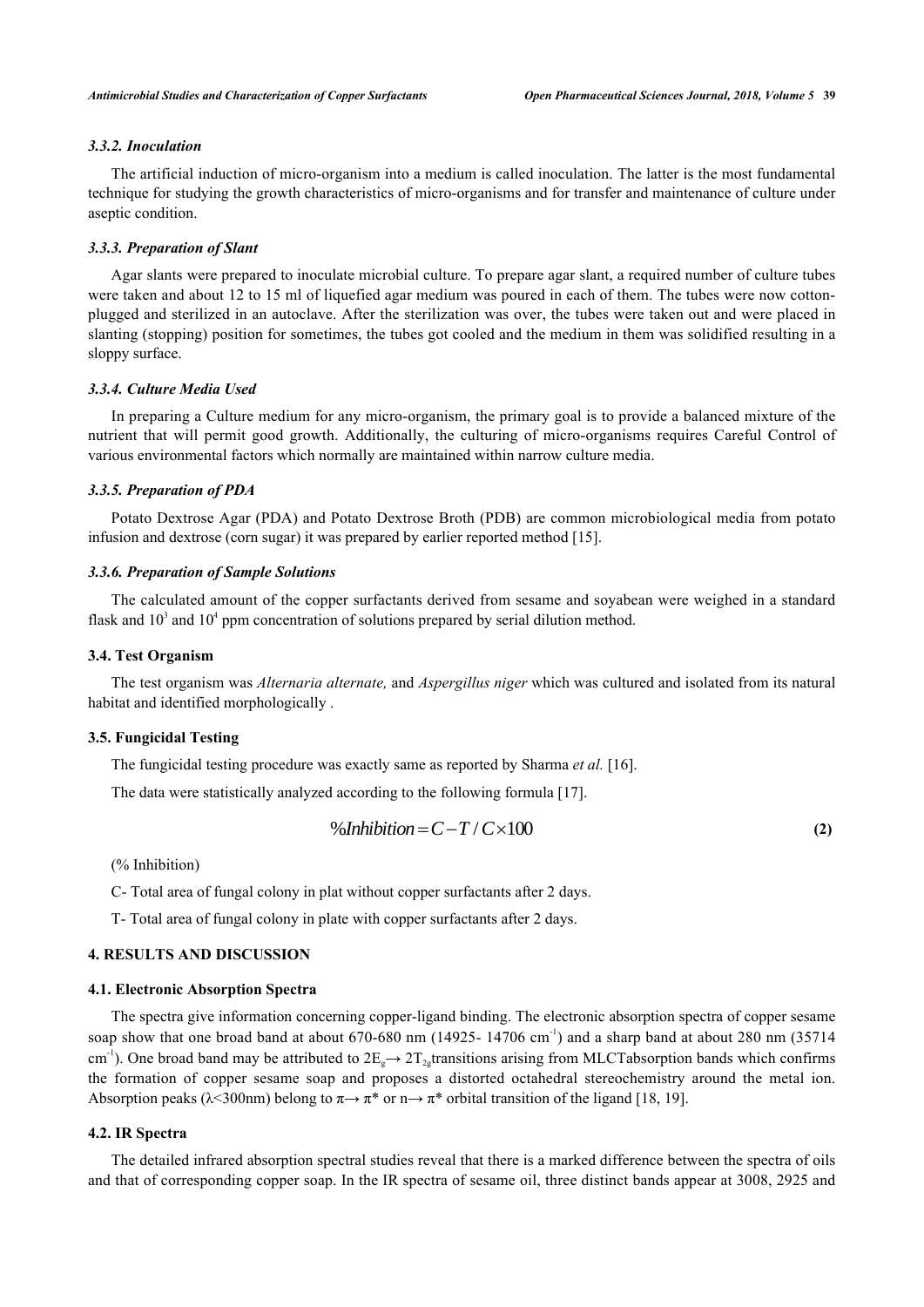2854 cm<sup>-1</sup> due to =C-H stretching, -C-H symmetrical and -C-H antisymmetric stretching vibration respectively. Apart from these, oils show characteristic absorption bands of esters (because oils are esters of long chain fatty acids) [[20\]](#page-8-9). In IR spectra of oil, two bands are observed at 1745 and  $1164 \text{ cm}^{-1}$ . These bands may be assigned to C=O stretching and C-O stretching vibration of ester group. In the spectra of copper soaps, strong band in the region 2970-2840 cm-1 are due to C-H symmetrical and antisymmetrical stretching vibration of methyl and methylene group. There is complete disappearance of the characteristic bands of esters in the spectra of soap molecules and appearance of two new absorption bands in the region 1580-1610 cm<sup>-1</sup>(symmetric vibration of carboxylate ion) and 1380-1400 cm<sup>-1</sup>(antisymmetric vibration of carboxylate ion). The absence of C=O band in the IR spectra of soaps show that there is a resonance in the two C=O bonds of carboxylate group [\[21](#page-8-10), [22\]](#page-8-11). A number of progressive bands are observed for both oils and soaps in the region 1300-1120 cm<sup>-1</sup>. Such progressive bands with medium or weak intensity are assigned to the wagging and twisting vibrations of the chain of successive methylene group of the soap molecule. Weak bands in the region 725-710 cm<sup>-1</sup> may probably be due to methylene rocking vibrations of the straight carbon chain  $-(CH_2)$ -. The bands in the region 750-450 cm<sup>-1</sup> in the infrared spectra of these soaps are due to metal to oxygen bond stretching vibration. These are called characteristic absorption of metal constituent of each soap molecule [[23](#page-8-12)].In the IR spectra of  $CSe<sub>60</sub>$  also, bands are present at about 3500 cm<sup>-1</sup> (very weak), 1750 cm<sup>-1</sup> (strong), 1625 cm<sup>-1</sup> (weak) and 1100 cm<sup>-1</sup> (weak). Appearance of these bands may be due to formation of various autoxidized products such as ene-diol, ketohydroxide or carbonyl degradation products. In IR spectra of  $CSo_{15}$  and  $CSo_{60}$  bands are present at 3450 cm<sup>-1</sup> and 1745 cm<sup>-1</sup> which shows the formation of keto- hydroxide during the autoxidation reactions.

#### **4.3. Fungicidal Activities**

Copper soaps derived from untreated and treated oils have been screened for their anti-fungicidal activity against *Alternaria-alternata* and *Aspergillus-niger* at 1000 ppm and 10000 ppm by agar-plate technique [\[24\]](#page-8-13). Copper soaps showed moderate activities against both the fungi.

<span id="page-4-0"></span>A perusal of Fig. (**[1](#page-4-0)**) reveals that all the copper soaps have significant fungitoxicity at 10000 ppm but their toxicity decreases markedly on dilution (at 1000 ppm). It is apparent that their efficiency increases with their concentration. Thus it is evident that concentration plays a vital role in increasing the degree of inhibition[[25,](#page-8-14) [26\]](#page-8-15). Fungicidal screening data revealed that at lower concentration the inhibition of growth is less as compared to higher concentration. From comparison of the results for both the fungi, it is found that all copper soaps are more potent (more toxic) against *Aspergillus niger* than against *Alternaria- alternata* i.e. inhibition of growth is higher for *Aspergillus niger* than inhibition of growth for *Alternaria alternate* (Figs. **[2](#page-5-0)**, **[3](#page-5-1)**).



Fig. (1). Comparative germ inhibition for Cu (II) soaps derived from treated and untreated oils.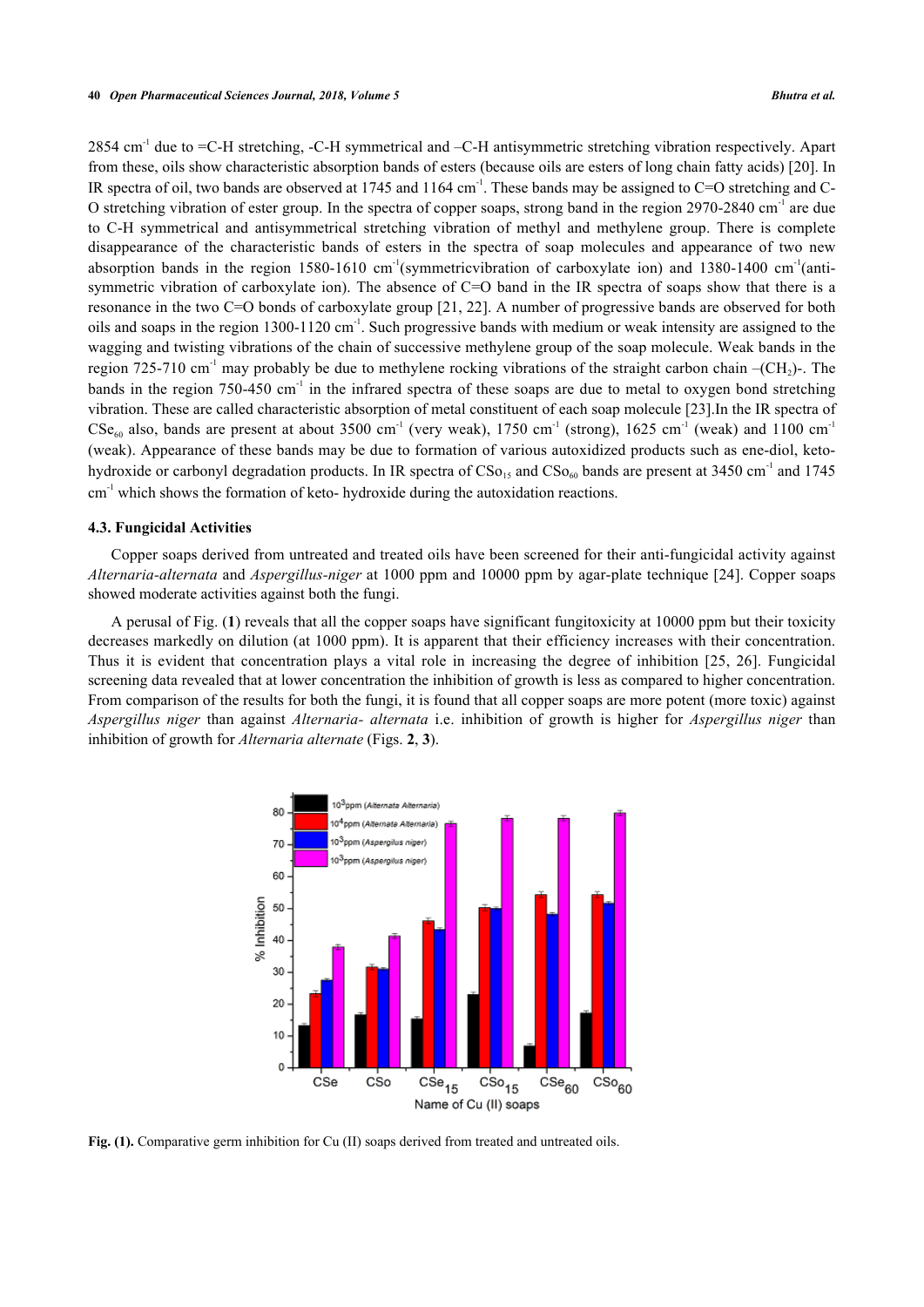<span id="page-5-0"></span>

**Fig. (2).** Presence of *Alternaria Alternata* on tomato.

<span id="page-5-1"></span>

**Fig. (3).** Presence of *Aspergillus Niger* on bread.

It reveals that CSe is the least fungi toxic (% inhibition lowest) whereas CSo is the most toxic against both fungi. The activity (toxicity) of copper soaps derived from untreated oils is found to increase in the order:

 $CSo > CSe$ 

For copper soaps derived from treated oils for 15 and 60 minutes, the results are same as copper soaps derived from untreated oils.  $CSe_{15}$ ,  $CSe_{60}$  is the least active and  $CSo_{15}CSo_{60}$  is the most active against both fungi. The order of activity of copper soaps derived from treated oils for 15 minutes is as follows:

#### $CSo_{15} > CSe_{15}$   $CSo_{60} > CSe_{60}$

<span id="page-5-2"></span>From comparison of copper soaps derived from untreated and treated sample of oil, it is found that fungitoxicity increases with the increase of time of heating for oils. All the tests were performed in triplicate the standard deviation has been measured by the conventional measure of repeatability and the average was taken as final reading. The results of ANOVA for the antifungal activities for all sops complexes are shown in Table [4](#page-5-2) [\[27](#page-8-16), [28](#page-8-17)]. The predicted  $R^2$  are in reasonable agreement and closer to 1.0 [[29,](#page-8-18) [30\]](#page-8-19). This confirms that the experimental data are well satisfactory. The descriptive statics results of Cu (II) soaps shown in Tables **[5](#page-6-0)**, **[6](#page-6-1)** confirm satisfactory results in triplet. The result is statistically significant, by the standards of the study, due to  $p \leq F$ .

$$
CSe_{60} > CSe_{15} > CSe
$$

 $CSo_{60}$  >  $CSo_{15}$  >  $CSo$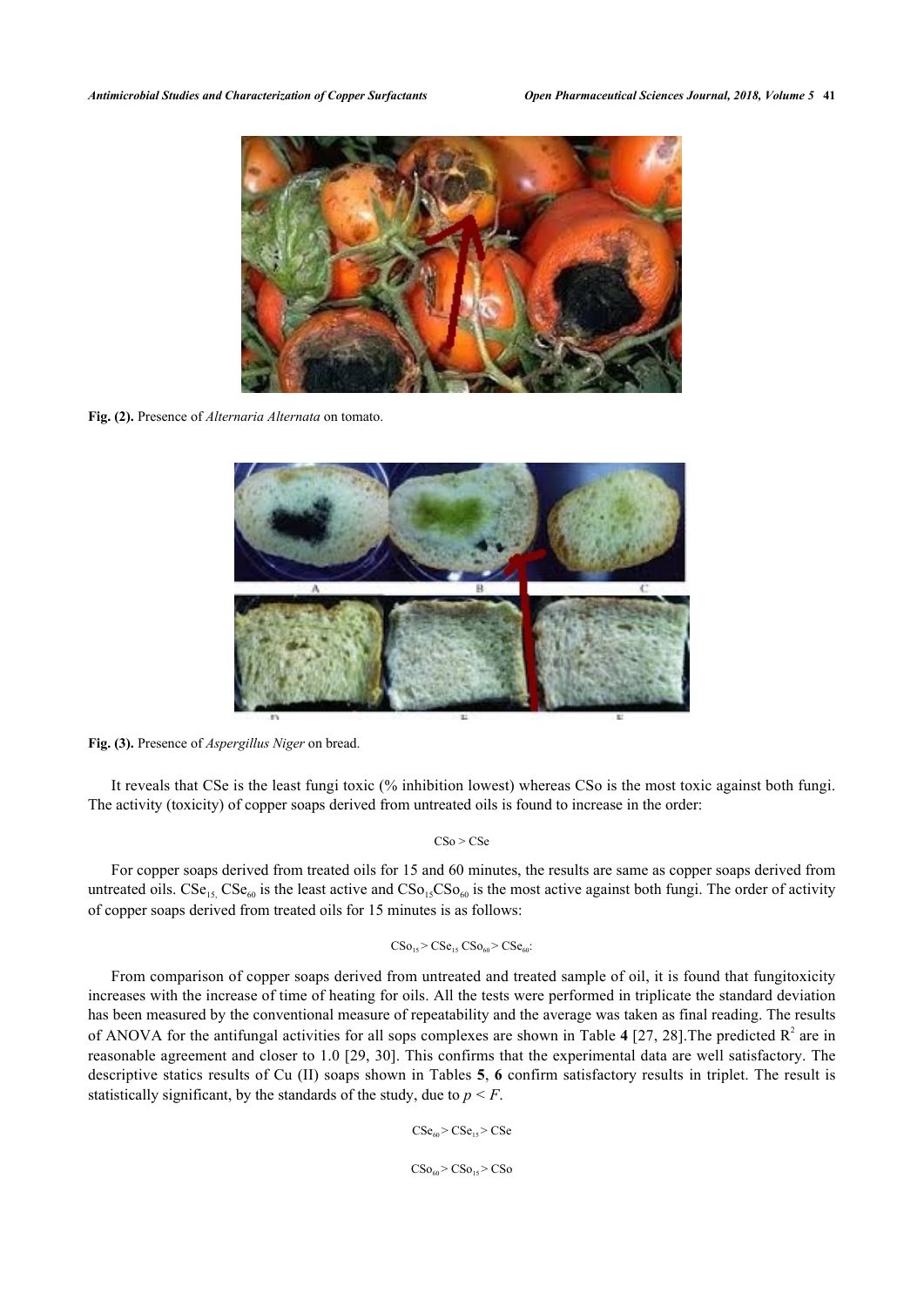# **Table 4. ANOVA results for antifungal activities of Cu (II) soaps.**

| Fungi                | $Cu$ (II) soap      | SS   | df | F     | P-value     | $F_{\text{crit}}$ | $R^2$ |
|----------------------|---------------------|------|----|-------|-------------|-------------------|-------|
| Alternaria alternata | CSe                 | 104  |    | 4162  | 0.000240206 | 18.51             | 0.995 |
|                      | CS <sub>o</sub>     | 228  |    | 9120  | 0.000109626 | 18.51             | 0.992 |
|                      | $Cse_{15}$          | 964  |    | 29665 | 3.37084E-05 | 18.51             | 0.996 |
|                      | CSo <sub>15</sub>   | 729  |    | 16200 | 6.17227E-05 | 18.51             | 0.997 |
|                      | $\mathrm{CSe}_{60}$ | 2255 |    | 82822 | 1.20739E-05 | 18.51             | 0.991 |
|                      | CSo <sub>60</sub>   | 1362 |    | 54464 | 1.83601E-05 | 18.51             | 0.992 |
| Aspergilus niger     | <b>CSe</b>          | 110  |    | 4410  | 0.00022668  | 18.51             | 0.992 |
|                      | CS <sub>o</sub>     | 102  |    | 4080  | 0.000244984 | 18.51             | 0.996 |
|                      | $Cse_{15}$          | 1086 |    | 33406 | 2.99332E-05 | 18.51             | 0.997 |
|                      | CSo <sub>15</sub>   | 784  |    | 17422 | 5.7393E-05  | 18.51             | 0.991 |
|                      | CSe <sub>60</sub>   | 900  |    | 45000 | 2.22215E-05 | 18.51             | 0.992 |
|                      | $CSo_{60}$          | 841  |    | 18689 | 5.35034E-05 | 18.51             | 0.995 |

SS= sum of squares, MS= mean square,  $df = degree of freedom, p \leq F$  (level of significance).

## <span id="page-6-0"></span>**Table 5. Descriptive statics results for antifungal activities of Cu (II) soaps.**

|                                      | Soap              | $\overline{Concentration} _{Count}$<br>(ppm) |   | <b>Average % Inhibition</b> | Variance | <b>Coefficient Variance</b> | Std. Deviation Std. Error |      |
|--------------------------------------|-------------------|----------------------------------------------|---|-----------------------------|----------|-----------------------------|---------------------------|------|
|                                      | <b>CSe</b>        | 10 <sup>3</sup>                              | 3 | 13.2                        | 0.04     | 0.23                        | 0.21                      | 0.12 |
|                                      |                   | 10 <sup>4</sup>                              | 3 | 23.3                        | 0.02     | 0.22                        | 0.15                      | 0.14 |
|                                      | CSo               | 10 <sup>3</sup>                              | 3 | 16.5                        | 0.01     | 0.22                        | 0.36                      | 0.11 |
|                                      |                   | $10^4$                                       | 3 | 31.2                        | 0.02     | 0.36                        | 0.21                      | 0.24 |
| <b>Alternaria</b><br>alternata Fungi | $CSe_{15}$        | 10 <sup>3</sup>                              | 3 | 15.3                        | 0.02     | 0.22                        | 0.25                      | 0.32 |
|                                      |                   | 10 <sup>4</sup>                              | 3 | 46.2                        | 0.02     | 0.16                        | 0.11                      | 0.22 |
|                                      | CSo <sub>15</sub> | 10 <sup>3</sup>                              | 3 | 23.4                        | 0.01     | 0.11                        | 0.15                      | 0.33 |
|                                      |                   | 10 <sup>4</sup>                              | 3 | 50.4                        | 0.01     | 0.10                        | 0.22                      | 0.22 |
|                                      | CSe <sub>60</sub> | 10 <sup>3</sup>                              | 3 | 6.70                        | 0.02     | 0.22                        | 0.15                      | 0.10 |
|                                      |                   | 10 <sup>4</sup>                              | 3 | 54.2                        | 0.01     | 0.11                        | 0.11                      | 0.30 |
|                                      | $CSo_{60}$        | 10 <sup>3</sup>                              | 3 | 17.4                        | 0.01     | 0.22                        | 0.22                      | 0.22 |
|                                      |                   | 10 <sup>4</sup>                              | 3 | 54.2                        | 0.02     | 0.16                        | 0.14                      | 0.10 |

# <span id="page-6-1"></span>**Table 6. Descriptive statics results for antifungal activities of Cu (II) soaps.**

|                                  | <b>Soap</b>       | $ Concentration _{Count} $<br>(ppm) |   | <b>Average % Inhibition</b> | <b><i>Variance</i></b> | <b>Coefficient Variance</b> | <b>Std. Deviation Std. Error</b> |      |
|----------------------------------|-------------------|-------------------------------------|---|-----------------------------|------------------------|-----------------------------|----------------------------------|------|
| <b>Aspergilus</b><br>niger Fungi |                   | 10 <sup>3</sup>                     | 3 | 27.35                       | 0.02                   | 0.11                        | 0.15                             | 0.33 |
|                                  | CSe               | 10 <sup>4</sup>                     | 3 | 37.85                       | 0.01                   | 0.10                        | 0.22                             | 0.22 |
|                                  | CSo               | 10 <sup>3</sup>                     | 3 | 31.35                       | 0.01                   | 0.22                        | 0.15                             | 0.10 |
|                                  |                   | 10 <sup>4</sup>                     | 3 | 41.45                       | 0.02                   | 0.11                        | 0.11                             | 0.30 |
|                                  | CSe <sub>15</sub> | 10 <sup>3</sup>                     | 3 | 43.40                       | 0.02                   | 0.22                        | 0.22                             | 0.22 |
|                                  |                   | 10 <sup>4</sup>                     | 3 | 76.35                       | 0.02                   | 0.16                        | 0.14                             | 0.10 |
|                                  | CSo <sub>15</sub> | 10 <sup>3</sup>                     | 3 | 50.35                       | 0.01                   | 0.21                        | 0.15                             | 0.33 |
|                                  |                   | 10 <sup>4</sup>                     | 3 | 78.35                       | 0.01                   | 0.26                        | 0.22                             | 0.15 |
|                                  |                   | 10 <sup>3</sup>                     | 3 | 48.40                       | 0.02                   | 0.22                        | 0.15                             | 0.22 |
|                                  | $CSe_{60}$        | 10 <sup>4</sup>                     | 3 | 78.40                       | 0.01                   | 0.11                        | 0.11                             | 0.22 |
|                                  | $CSo_{60}$        | 10 <sup>3</sup>                     | 3 | 51.35                       | 0.01                   | 0.22                        | 0.22                             | 0.22 |
|                                  |                   | 10 <sup>4</sup>                     | 3 | 80.35                       | 0.02                   | 0.16                        | 0.14                             | 0.22 |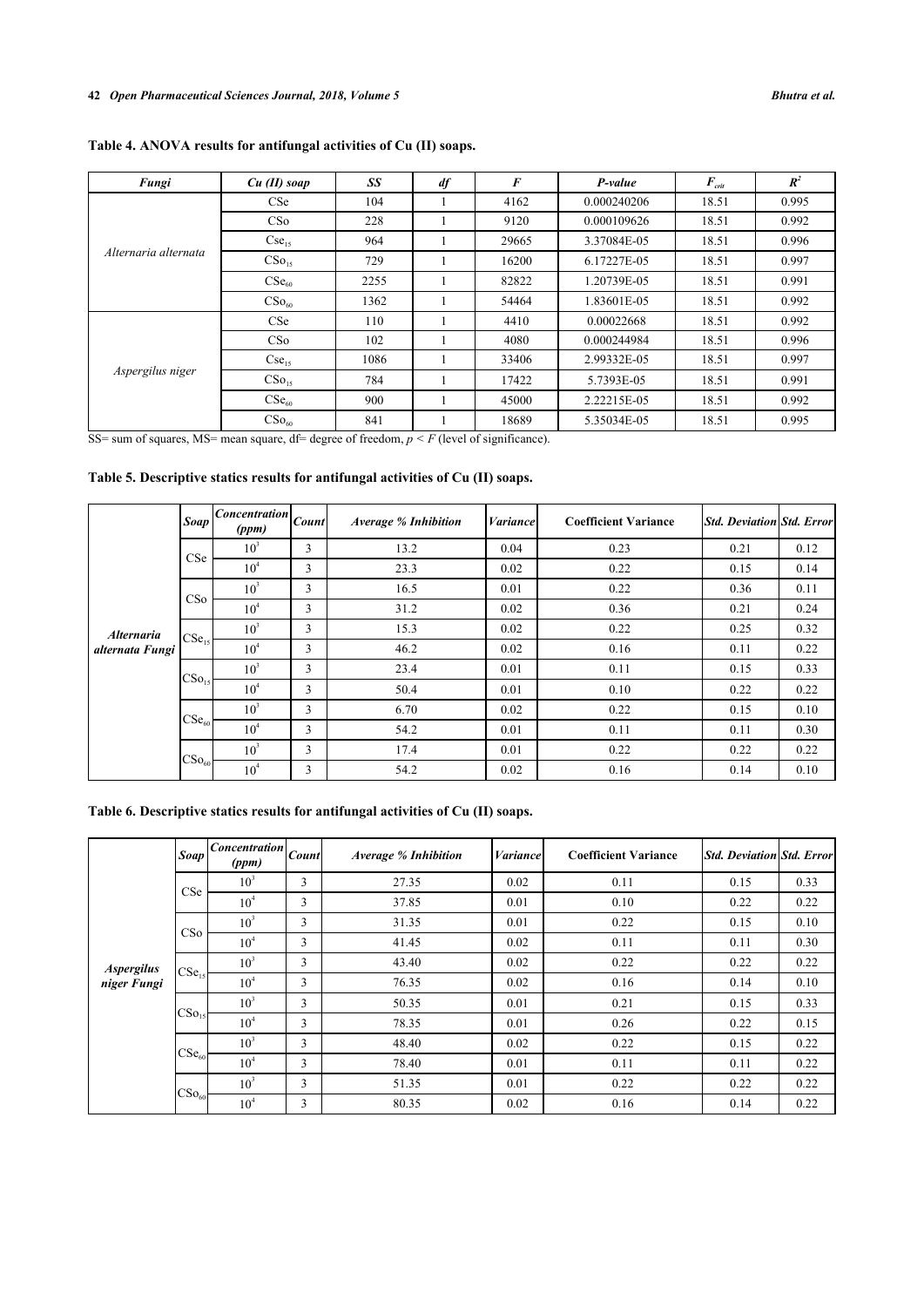## **CONCLUSION**

From the comparison between IR spectra of Cu (II) soaps of untreated oils and Cu (II) soaps of treated oils, it is found that there is no band in 3200-3600 cm<sup>-1</sup> region in Cu (II) soaps derived from untreated oils. But in the IR spectra of copper soaps derived from treated oils, there are bands at about  $3400-3500$  cm<sup>-1</sup>,  $1750$  cm<sup>-1</sup>,  $1625$  cm<sup>-1</sup>,  $1100$  cm<sup>-1</sup>. These bands may be due to formation of various autoxidized products such as enediol, keto-hydroxide or carbonyl degradation products. The antifungal activities of copper soaps derived from various edible oils have been evaluated by testing these against *Alternaria alternata* and *Aspergillus niger* at different concentrations by agar plate technique. It has been suggested that copper soaps derived from the oils treated for longer period show maximum activity (inhibition of the growth) against both the fungi. Copper soaps derived from oils treated for lesser period show lesser activity and soaps derived from untreated oils show minimum activity against both fungi. The activity (inhibition of the growth) also increases with the increase in concentration of soap. These studies suggested that used oils available in the Indian market can be used as fungicidal, pesticidal or herbicidal agents as they show positive result.

## **ETHICS APPROVAL AND CONSENT TO PARTICIPATE**

Not applicable.

## **HUMAN AND ANIMAL RIGHTS**

No Animals/Humans were used for studies that are base of this research.

#### **CONSENT FOR PUBLICATION**

Not applicable.

## **CONFLICT OF INTEREST**

The authors declare no conflict of interest, financial or otherwise.

## **ACKNOWLEDGEMENTS**

The authors pay their sincere gratitude to Principal, S.D. Govt. college Beawar and S.P.C. Govt. College Ajmer, Rajasthan (India) for providing necessary research facilities to accomplish this study. IIT, Mumbai is gratefully acknowledged for providing spectral data.

## **REFERENCES**

- <span id="page-7-0"></span>[1] Sharma AK, Saxena M, Sharma R. Synthesis, spectroscopic and fungicidal studies of Cu (II) soaps derived from groundnut and sesame oils and their urea complexes. Bulletin Pure& Appl Sci 2017; 36(2): 26-37. [\[http://dx.doi.org/10.5958/2320-320X.2017.00004.8](http://dx.doi.org/10.5958/2320-320X.2017.00004.8)]
- <span id="page-7-1"></span>[2] Bhati SK, Kumar A. Synthesis of new substituted azetidinoyl and thiazolidinoyl-1,3,4-thiadiazino (6,5-b) indoles as promising antiinflammatory agents. Eur J Med Chem 2008; 43(11): 2323-30. [\[http://dx.doi.org/10.1016/j.ejmech.2007.10.012](http://dx.doi.org/10.1016/j.ejmech.2007.10.012)] [PMID: [18063224\]](http://www.ncbi.nlm.nih.gov/pubmed/18063224)
- <span id="page-7-2"></span>[3] Sharma R, Sharma A K. Natural edible oils: Comparative health aspects of sesame, coconut, mustard (rape seed) and groundnut (peanut) a biomedical approach. Biomed J Sci & Tech Res 2007; 1(5) : BJSTR.MS.ID.000441https://doi.org/10.26717/BJSTR.2017.01.000441
- <span id="page-7-3"></span>[4] Tank P, Sharma AK, Sharma R. Thermal behaviour and kinetics of copper (II) soaps and complexes derived from mustard and soyabean oil. J Anal Pharm Res 2017; 4(2): 1-5. [http://dx.DOI.org/10.15406/japlr.2017.04.00102].
- <span id="page-7-4"></span>[5] Sharma AK, Saxena M, Sharma R. Ultrasonic studies of Cu (II) Soaps derived from Mustard and Soybean oils. J Pure Appl Ultrason 2017; 39(3): 92-9.
- <span id="page-7-5"></span>[6] Tank P, Sharma R, Sharma AK. Studies of Ultrasonic and acoustic parameters of complexes derived from Copper (II) surfactant of mustard oil with N and S atoms containing ligands in non- aqueous media (benzene) at 303.15 K. J. Acous Soc Ind 2017; 44(2): 87-99.
- <span id="page-7-6"></span>[7] Bhutra R, Sharma R, Sharma AK. Viscometric and CMC studies of Cu(II) surfactants derived from untreated and treated groundnut and mustard oils in non-aqueous solvent at 298.15 K J. Inst Chemists (India) 2017; 90: 29-47.
- <span id="page-7-7"></span>[8] Tank P, Sharma R, Sharma AK. A Pharmaceutical approach & antifungal activities of copper soaps with their N & S donor complexes derived from Mustard and Soyabean oils. Glob. J Pharmaceu Sci 2017; 3(4): 1-6. [https://doi.org/10.19080/GJPPS.2017.03.555619].
- <span id="page-7-8"></span>[9] Kumar A, Rajput CS. Synthesis and anti-inflammatory activity of newer quinazoline-4-one derivatives. Eur J Med Chem 2009; 44: 83 90.[https://doi.org/10.1016/j.ejmech.2008.03.018]
- <span id="page-7-9"></span>[10] Sharma A K, Saxena M, Sharma R. Synthesis, Spectroscopic and Biocidal activities of environmentally safe Agrochemicals. J Biochem tech 2018; 7(3): 1139-47.